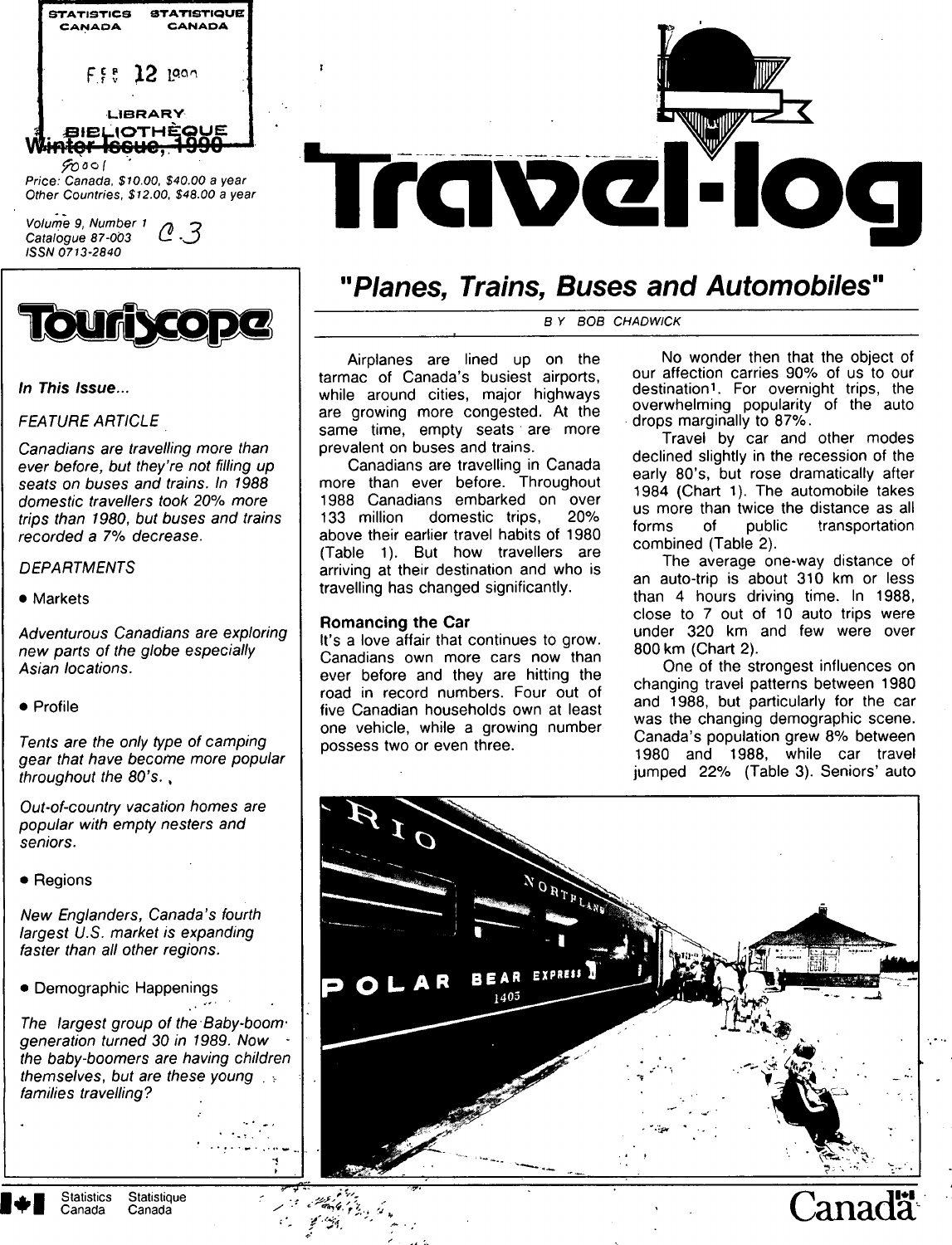#### yContinued from page 1

travel exploded by 81%, well in excess of this age group's high overall rate of increase in travel and more than three times its growth in the population.

The elder half of the baby-boom generation also share their parent's attachment to the automobile. Their increased use of cars for domestic trips surpassed both their population growth and increased travel overall.

#### **Going Public**

The plane is the most popular means of public transportation in Canada. It accounts for 25% of the distance travelled by Canadians within Canada (Table 2). Furthermore, it is close to monopolizing transcontinental journeys and it accounts for more than one-third of other long-distance travel over 800 km. Overall just 5% of trips over 80 km are taken by plane. Buses and trains, on the other hand, are the primary mode of transportation on only 3% and 1% of trips, respectively.

#### **The Jet-Set Expanded**

In 1988, Canadians bought airline tickets for 6.8 million trips in Canada, 13% more than in 1980 (Chart 3). The surge in business travel activity after 1984 accounted for much of this growth. Business travellers accounted for 58% of overnight plane trips in 1988, up from 50% in 1980. However, over the 80's an increasing number of Canadians also bought plane tickets when visiting friends or family or travelling for pleasure.

Airlines benefitted from the expanding seniors market as well, which recorded 30% additional trips in 1988 compared to 1980 (Table 3). The older baby-boomers registered the second largest increase in airline travel, but it did not keep pace with their population growth.

#### **Bus Ridership Down**

Bus travel was 12% lower in 1988 than in 1980. This decline can in part be explained by a strike over a large part of the system in the summer of 1988. However, demographic changes also took their toll. The volume of youth bus passengers mirrored their shrinking population. Between 1980 and 1988 there were 16% fewer bus trips by youth and 15% less Canadians in this age group.

Table 1 Canadians Travelling in Canada by Mode, 1980 and 1988 Mode **Total Travel**  Auto Plane Bus Train **Overnight Travel**  Auto Plane Bus 1980 **111.0**  979 6.1 4.4 1.3 74.5 64.1 5.1 3.3 OOO'OOOs of person-trips 1988 **133.3**  119.7 6.8 3.9 1.4 **79.5**  69.0 6.0 2.5 Change **%**  + 20 + 22  $+13$ -12  $+10$  $+ 7$ + 8 + 19 -24

1.3

 $+ 11$ 

Source: Canadian Travel Survey, 1988

1

1.1

Train



# **Distance Travelled by Mode, 1988**

Chart 2



Source: Canadian Travel Survey.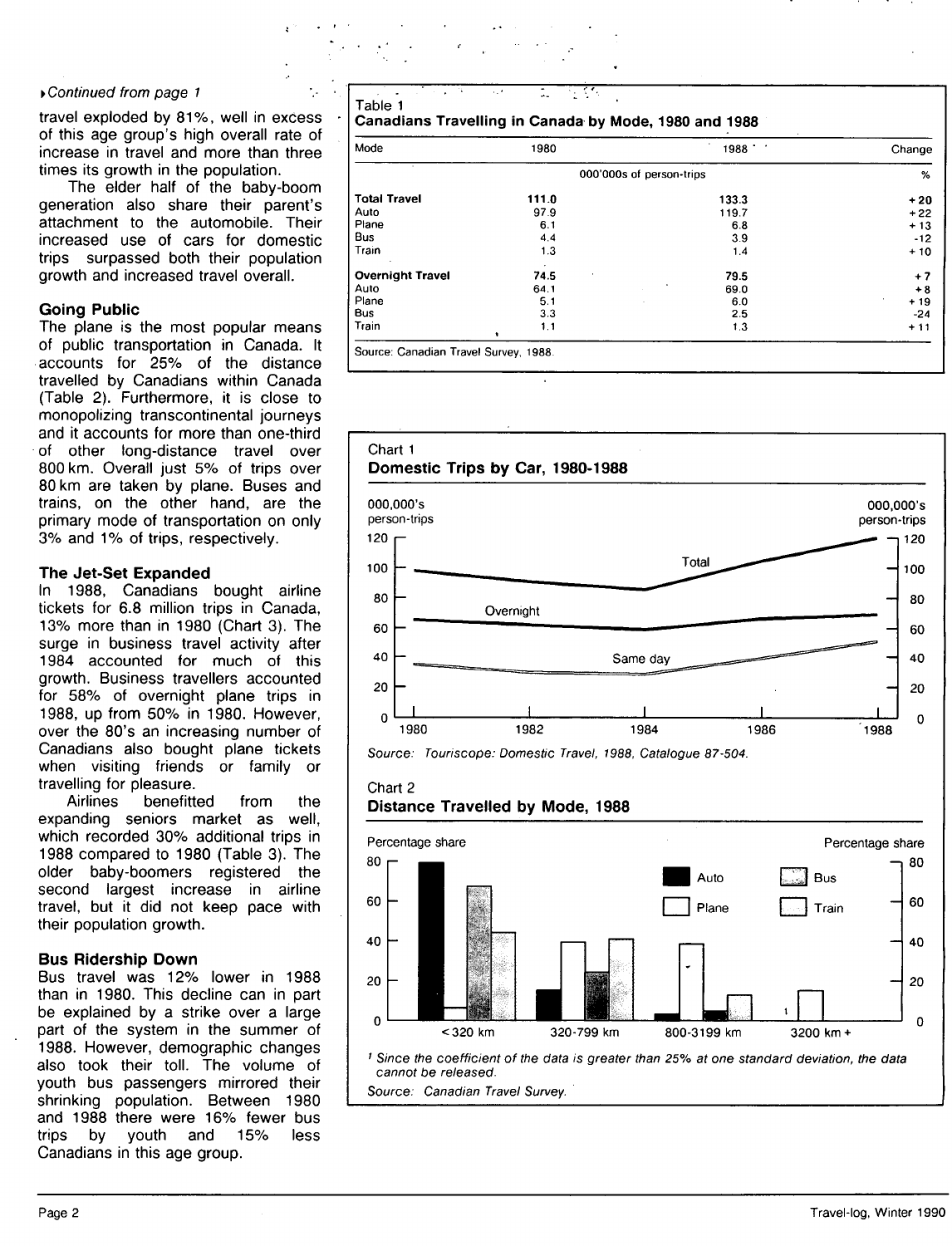#### y Continued from page 2

Seniors represent the second largest market for the bus industry. Although in 1988, seniors were more inclined to drive their car than board a bus.

# **The** Last Spike

With Canada's rail system providing the main transportation mode for only 1% of trips in Canada, its importance has been restricted to areas of higher population density, mainly southern parts of the provinces of Quebec and Ontario, in addition it serves remote areas of the country where travellers are unable or unwilling to travel by automobile.

In 1988, Canadians used trains on 1.4 million trips, 10% more than in 1980 (Chart 3). The strike of employees in the bus industry undoubtedly contributed to the higher level of train travel recorded in 1988. Most of the increase in rail travel came from young people under 25.

#### **Back to the Future**

How will the Canadian transportation system look in the 21st century? To help answer this question the<br>Government of Canada has Government of Canada has established a Royal Commission on National Passenger Transportation with the mandate of assessing problems and recommending solutions.

The Commission will review such options as high speed train services on selected corridors to ease the pressure off the already congested airports and highways. But are Canadians ready to give up the freedom of their car for public transportation? Contrary to some indications from more densely populated parts of the world, present trends in Canada suggest that this is not the case. If the aging babyboomers follow their parents lead, there could be a lot more cars on the road and fewer seats filled on the buses and trains.

' Refers to destinations in Canada 80 km or more from home.

**Table 2**  Distance Travelled, by Mode, Adult Domestic Overnight Trips, 1988

| Mode     | <b>Billions of</b><br>person-km | Percentage<br>of total | Average length<br>(one-way in km) |
|----------|---------------------------------|------------------------|-----------------------------------|
| Total    | 81                              | 100                    | 242                               |
| Auto     | 57                              | 70                     | 205                               |
| Airplane | 20                              | 25                     | 918                               |
| Bus      | 2                               | 3                      | 303                               |
| Train    |                                 | . 2                    | 322                               |

Source: Canadian Travel Survey, 1988.

# Chart 3 **Overnight Domestic Trips by Public Transportation, 1980-1988**



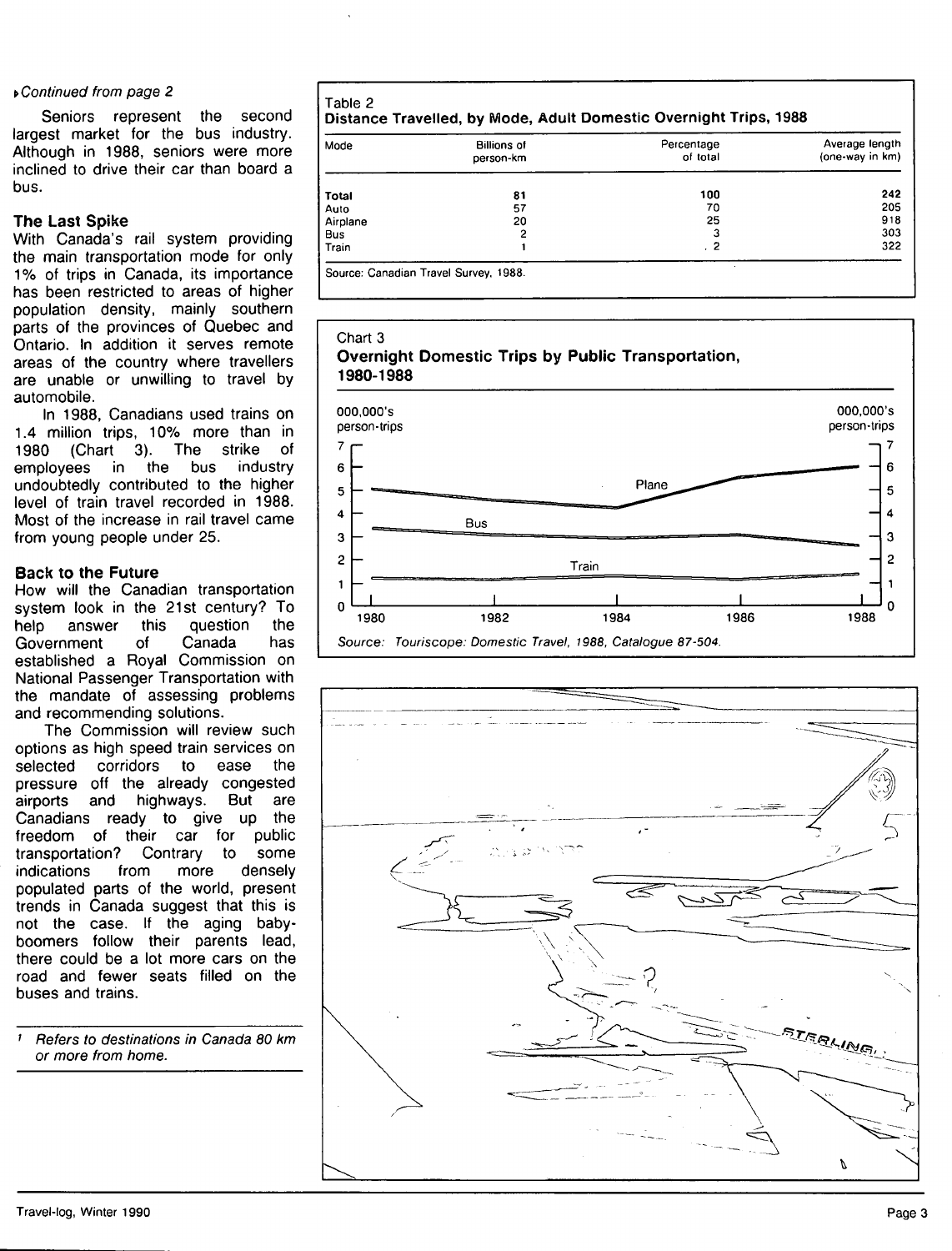#### **Table 3**

#### **Changes in the Population and Domestic Travel, Selected Age Groups by Mode, 1980 to 1988**

|                         | Per cent change 1980-1988 |                     |                               |                   |  |
|-------------------------|---------------------------|---------------------|-------------------------------|-------------------|--|
| Element                 | All<br>ages               | Selected age groups |                               |                   |  |
|                         |                           | Youth<br>15-24      | Older<br>boomers<br>$35 - 44$ | Seniors<br>$65 +$ |  |
| Population of Canada    | $+8$                      | $-15$               | $+37$                         | $+26$             |  |
| <b>Total Travel</b>     | $+20$                     | $-15$               | $+47$                         | $+64$             |  |
| Auto                    | $+22$                     | $-15$               | $+50$                         | $+81$             |  |
| Plane                   | $+13$                     | $-31$               | $+28$                         | $+30$             |  |
| <b>Bus</b>              | $-12$                     | $-16$               | $+13$                         | $-1$              |  |
| Train                   | $+10$                     | $+30$               |                               | (1)               |  |
| <b>Overnight Travel</b> | $+7$                      | v<br>$-23$          | $+37$                         | $+56$             |  |
| Auto                    | $+8$                      | $-23$               | $+39$                         | $+75$             |  |
| Plane                   | $+19$                     | $-28$               | $+36$                         | $+45$             |  |
| <b>Bus</b>              | $-25$                     | $-29$               | $+21$                         | $-13$             |  |
| Train                   | $+11$                     | $+34$               | $+6$                          | (1)               |  |

(1) Since the coefficient of variation is greater than 25% the data cannot be released. Source: Canadian Travel Survey, 1988.

**Sources: Touriscope: Domestic Travel, 1988, Catalogue No. 87-504; Canadian Travel Survey, special tabulations; Household Facilities and**  Survey, Catalogue **No. 64-202.** 

Bob Chadwick is Special Adviser, Tourism; Education, Culture and Tourism Division.





### **Editor's Note...**

As we enter into a new decade, 1990 promises to be an exciting kick-off. Both the international and domestic travel surveys are being carried during 1990. The redesigned International Travel Survey will be introduced to the travelling public this year and for the first time ever, it will contain the same set of core questions as its domestic counterpart, the Canadian Travel Survey.

Travel-log will keep you posted as to when data will be available from both these surveys.

**Editor:** Laurie McDougall Tel: 613-951-9169 Fax: 613-951-9040

Photos courtesy of **Department of Industry, Science and Technology.** 

Price: Canada, \$10.00, \$40.00 a year Other Countries, \$12.00, \$48.00 a year

Published under the authority of the Minister of Regional Industrial Expansion and the Minister of State for Science and Technology

Statistics Canada should be credited when reproducing or quoting any part of this document

Toll-free order service in Canada 1-800-267-6677

® Minister of Supply and Services Canada 1990

Extracts from this publication may be reproduced for individual use without permission provided the source is fully acknowledged. However, reproduction of this publication in whole or in part for purposes of resale or redistribution requires written permission from the Publishing Services Group, Permissions Officer, Canadian Government Publishing Centre, Ottawa, Canada K1A 0S9.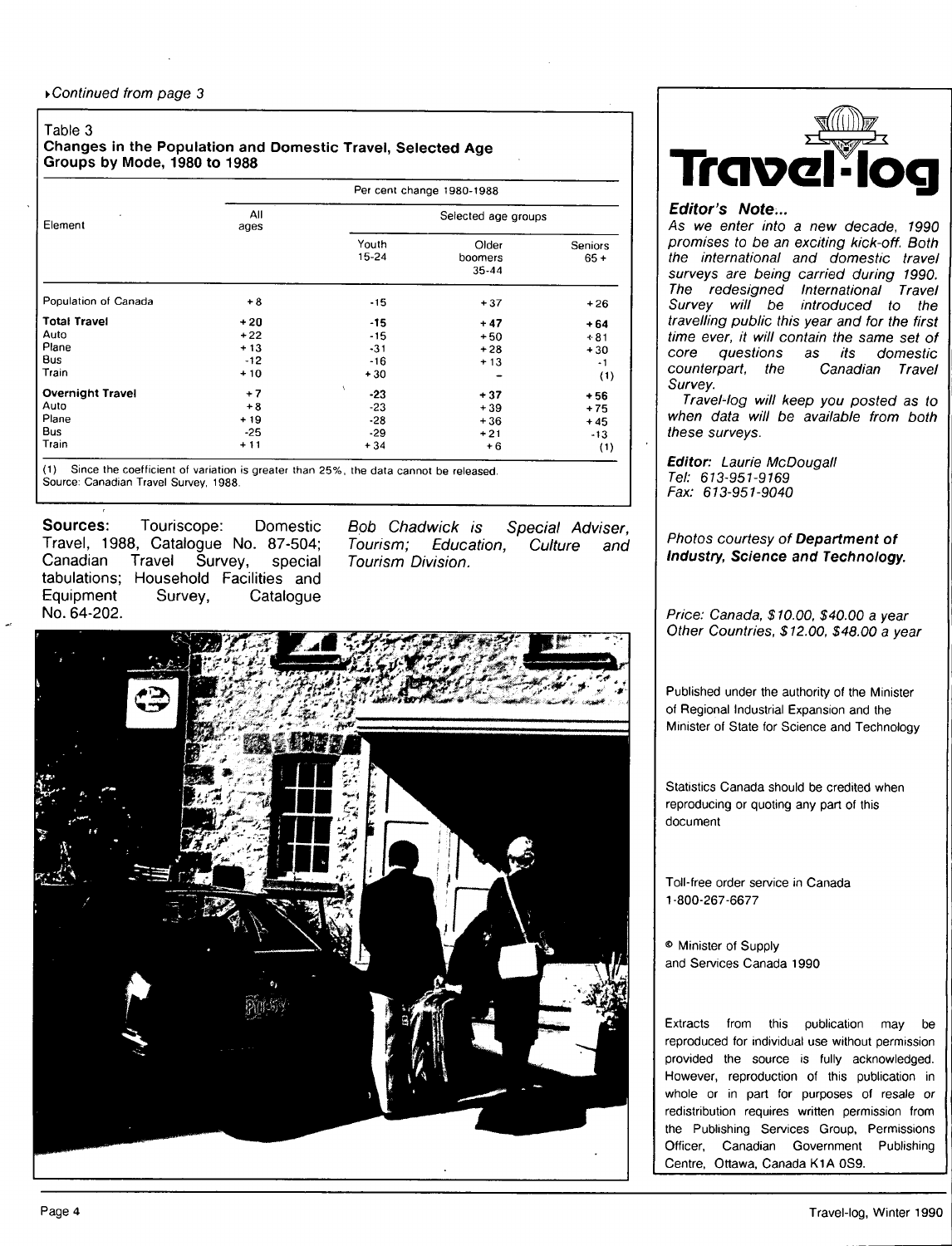

# **Canadians Off the Beaten Path**

# By Laurie McDougall

*Having a wonderful time Today we trekked to a hill tribe village north of Chiang Mai. Next week we're* 

*off to Delhi for a camel safari. Then we travel to Kathmandu to begin our hike to Annapurrux base camp. Exhausting but exhilarating.* 

*Wish you were here!!!* 

Travel options have certainly changed. Today's traveller is not simply satisfied with a holiday by the beach, but rather an active or more involved travel experience. Adventure travel has therefore emerged in popularity as a way of fulfilling these more specialized needs.

Adventure travel is considered to be the fastest growing segment of the industry. Industry experts claim that this specialized segment represents approximately 3% of all travel. Defining "adventure travel" is as diverse as the selection of trips being offered. For instance, a cycling trip through the Alsace region in eastern France may be considered "soft adventure", while a Himalayan trek might be viewed as "hard adventure".

Canadians are travelling around the globe in record numbers. Throughout 1988, Canadians took 2.8 million trips<sup>1</sup> abroad (excluding the U.S.) which resulted in over 4 million visits to various countries (Chart 4). If the adventure component is 3% of this outbound travel, there were approximately 84,000 adventure trips in 1988.

At present, it is not possible to get an exact handle on the size of adventure travel by Canadians. However, an investigation of visitation trends to traditional as opposed to non-traditional locations, does give some clues as to what parts of the world Canadians are exploring.

#### **"If It's Tuesday It Must Be Belgium"**

Travel around the world today, and you're likely to find Canadians posing in front of Big Ben, climbing the steps of the Eiffel tower, feeding the pigeons at St. Marks Square or admiring the Sistine Chapel. Over 2 million Canadians visited Europe during 1988, the highest level ever recorded (Chart 4). Although Europe remains the number one favorite, its overall market share has decreased from 61% of overnight visits in 1980 to 59% in 1988 (Table 4).

The sun-drenched beaches of the Caribbean attracted the next largest contingent of outbound Canadians. Compared to 1980, there was a 22% growth, in sun seeking travellers (Chart 5). Despite this growth, its overall market share slipped from 19% of travellers compared to 14% over the eight-year-time-period. Part of the shift has resulted from the increasing number of travellers taking vacations in Mexico and South America, particularly Venezuela.

#### **Asia Witnesses Largest Gains**

In 1988, Canadian travel agents booked more trips to Asia than any other time during the decade. Canadians reported approximately 356,000 visits to Asia in 1988, more than double visitation levels in 1980 (Chart 5). Japan and Hong Kong account for over a third of the Asian visitation.

Canadians revealed a growing interest in China and Thailand over the 80's. Between 1980 and 1988 Canadian visits to China expanded six fold to 37,000, while travel to Thailand grew almost four times. These two locations each account for 10% of





# **Canadians Around the Globe, 1980 and 1988**

Chart 5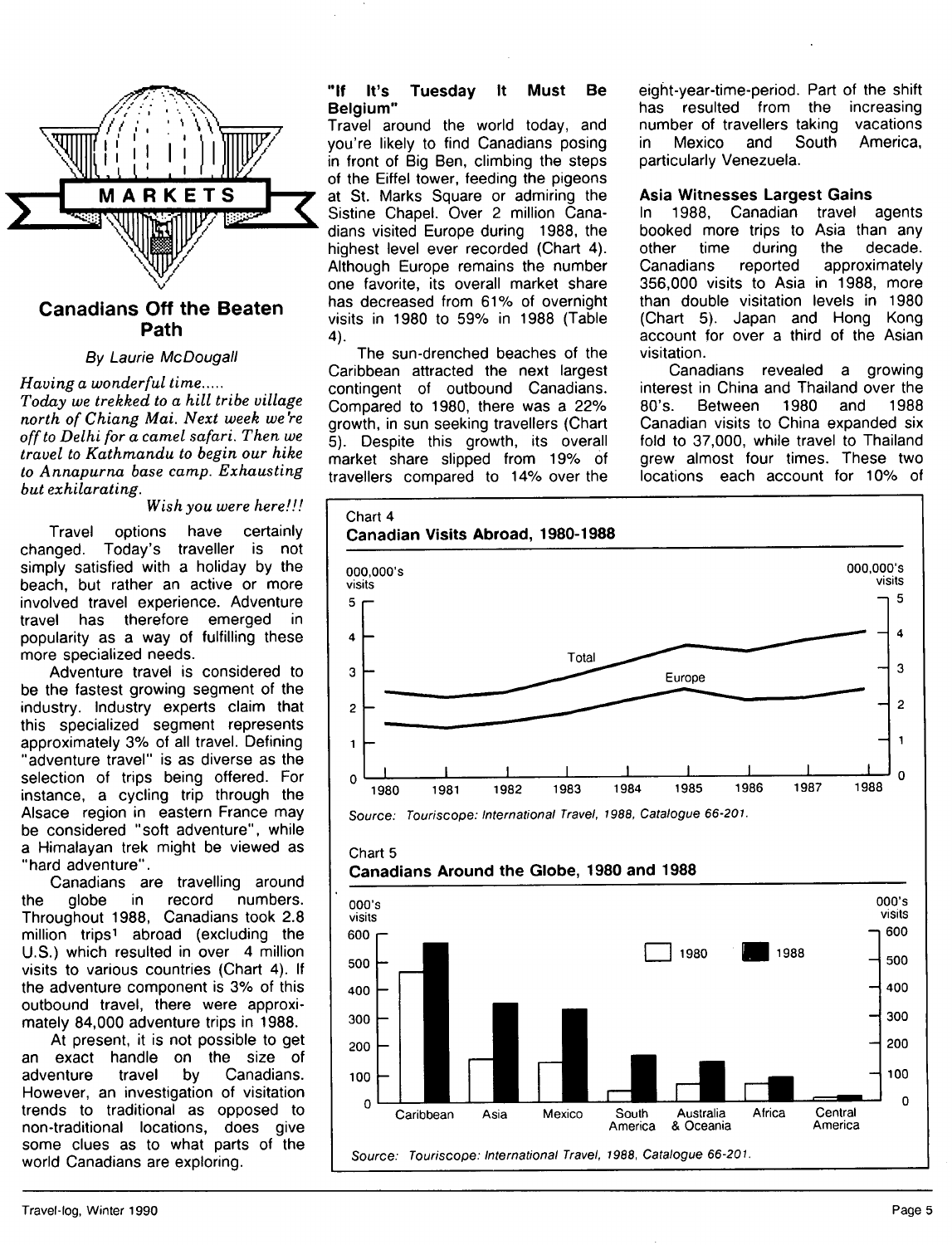visits to Asia. Traffic to India, which represents 7% of the Asian market, almost doubled between 1980 and 1988.

Adventure travel companies are sending more Canadians to the Nepal. Although Nepal represents a relatively small share of Asian travel (1%), the number of travellers have almost tripled.

#### **South America Booms**

Much of the burgeoning growth in tourism to South America has been caused by an influx of visitors to newly developed resort areas in Venezuela. In 1988, 94,000 Canadians landed there, compared to less than 10,000 back in 1980. Colombia is also appealing to a growing number of Canadians.

During 1988, approximately 26,000 Canadians visited Peru, Argentina, Ecuador, Chili and Bolivia, 53% above previously estimated levels for 1980,

#### **Out of Africa**

Visions of wild animals roaming the desert became reality for 83,000 Canadians in 1988, 34% above visitation levels of 1980. Although Africa has received more visitors than previous years, it has not maintained the same rapid pace as other destinations. Morocco is the most frequently . visited African state, claiming 2 out 10 visitors in 1988.

East Africa, which is made up of Kenya, Tanzania and Zaire, attracted twice as many visitors between 1980 and 1988. In 1988, this region represented approximately 16% of all African visits. Kenya, known for the Maasai Mara game preserve and the abundance of safari trips, receives the largest share in the region.

The data used in this article was derived from a sample questionnaire given to Canadians returning from overseas. The survey has a low response rate and is therefore subject to a non-response bias.

**Sources:** international Travel 1980- 1988, Catalogue No. 66-201, arid special tabulations.

Laurie McDougall is a Senior Analyst with the Education, Culture and Tourism Division.

#### **Table 4 Canadians Travelling Abroad , 1980 and 1988**

|                                 | <b>Visits</b> |       | Market share |       |
|---------------------------------|---------------|-------|--------------|-------|
|                                 | 1980          | 1988  | 1980         | 1988  |
|                                 | 000's         |       | %            |       |
| <b>Total Visits<sup>1</sup></b> | 2,429         | 4,039 | 100.0        | 100.0 |
| Europe                          | 1.479         | 2.365 | 60.9         | 58.5  |
| Caribbean                       | 469           | 570   | 19.3         | 14.1  |
| Asia                            | 152           | 356   | 6.3          | 8.8   |
| Mexico                          | 143           | 332   | 5.9          | 8.2   |
| South America                   | 39            | 166   | 1.6          | 4.1   |
| Australia and Oceania           | 63            | 141   | 2.6<br>٠     | 3.5   |
| Africa                          | 62            | 83    | 2.5          | 2.1   |
| Central America                 | 13            | 16    | 0.5          | 0.4   |

<sup>1</sup> Each time a traveller crosses into a country on a trip, it represents a visit. Source: Touriscope: International Travel, 1988. Catalogue No. 66-201.



# **Camping Trends**

By Roger Love and Susan Poulin

#### **"The Great Outdoors" Losing its Appeal?**

Ah... the summer camping trip, the chance to get back to nature, escape the heat and congestion of the city or simply to relax by the beach. But... is interest in roughing it in the great outdoors waning? Two recent surveys show camping equipment ownership<sup>1</sup> has flattened and fewer Canadians are heading to campgrounds.

Throughout the 80's, the number of households with camping equipment has increased (Chart 6) although the proportion has stabilized (Chart 7). In 1989, 27% of Canadian households (about 2.6 million) said they owned camping equipment, unchanged from 1980. During the 70's the ownership rates had increased substantially (Chart 8).

' Overnight camping equipment includes ownership of one or more of the following: tents, tent trailers, truck campers, mobile homes and motor homes.

#### **Tents Become More Popular in the 80's**

Tents are the one type of camping gear that have become more common among Canadians. In 1989, 20% of households owned a tent, compared to 17% at the start of the decade (Chart 7).

Tents are also by far the most prevalent type of camping gear. This is probably due to their cost and portability. Less than 5% of households own travel and tent trailers or truck campers. Tent trailers took a particularly large drop in popularity to 2.6% of households from 4.2%. On the other hand, motor homes did increase in popularity although the numbers were very small.

#### **Albertans Most Likely to Own Camping Gear**

In Alberta 42% of households own camping equipment - the highest proportion among all the provinces. British Columbians are next highest in camping equipment ownership with 37%. Quebec and Prince Edward Island generally have the lowest ownership - both 20% in 1989.

Camping equipment, with the exception of tents, is more likely to be owned in smaller centres and rural areas than urban centers (Table 5). In 1989, travel trailers are owned by 7% of households in rural areas compared to just 1% in large centres (population of 500,000 or more).

#### **Camping Equipment Popular Among Upscale**

A third of households with an income of \$55,000 or more own camping gear compared to 11% of households with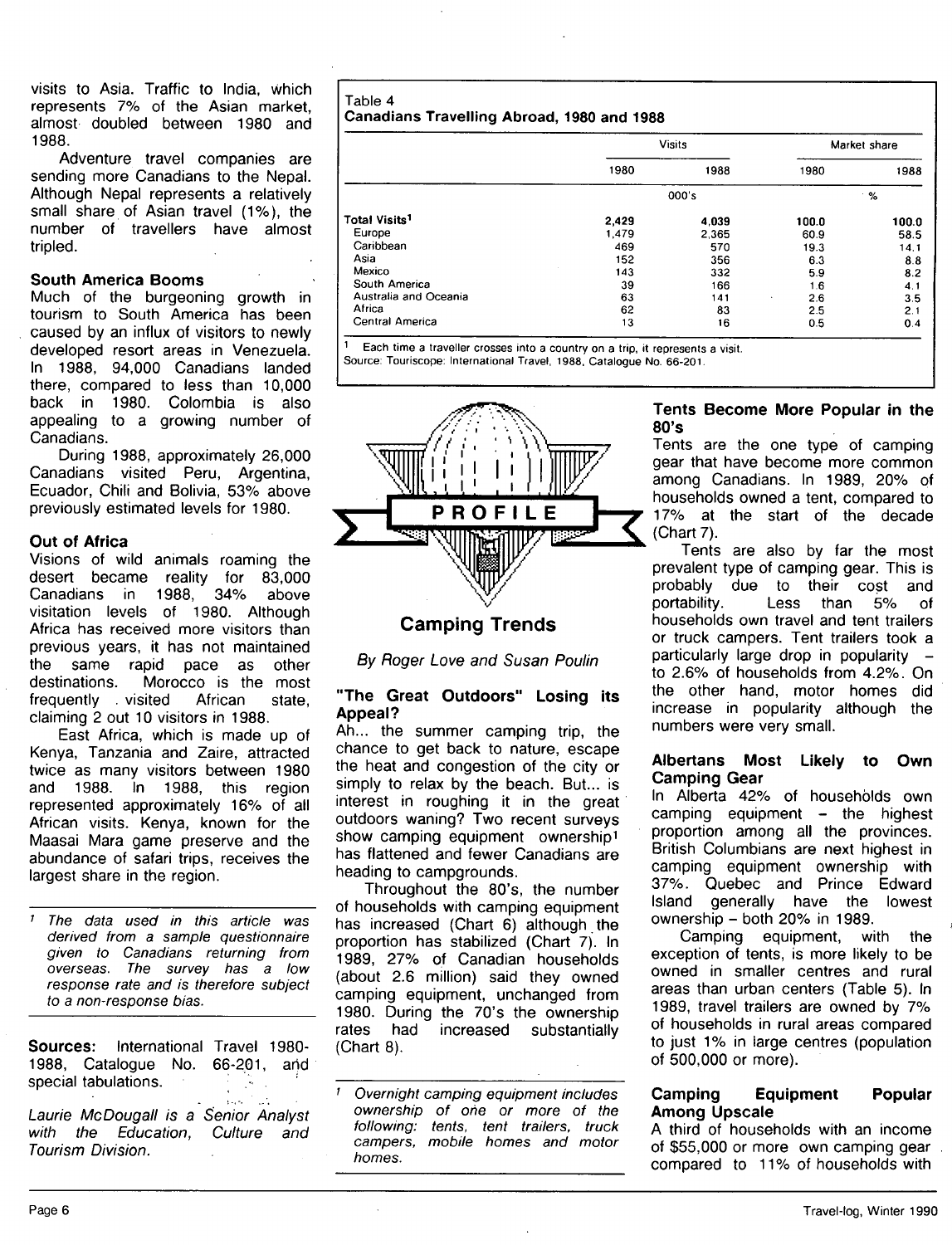#### » Continued from page 6

an income of under \$10,000. There has been little change in ownership patterns among all income groups.

### **Families With Kids Most Likely to Camp**

Camping can be a relatively inexpensive family holiday. That may be one reason ownership is so prevalent among families with children: close to 40% reported camping gear in 1989 compared to 25% for married couples only (Table 5).

In general, young households (household head under 35 years) are the most likely to own camping equipment. In 1989, 33% had some type of equipment compared to about 10% for seniors (household head 65 years and over).

For tents, the pattern of ownership by age is consistently downward but for other types of equipment it tends to increase until middle age or later before declining. The less disposable income available among younger households may in part be related to this ownership pattern.

#### **Fewer Camping Holidays**

Ownership does not necessarily mean Canadians are using their equipment. Many Canadians have probably not unpacked their camping gear in recent years. Now that the kids are off doing their own thing, some families may have lost interest in camping holidays. Domestic travel trends suggest this may in fact be the case.

In 1988, Canadians took 13% fewer camping trips2 compared to 1980. The decline was particularly evident among the middle-aged (45- 64 years), who took 36% fewer camping holidays between 1980 and 1988. Baby-boomers (25-44 year olds), who are the largest camper market, took 10% more camping trips in 1988. Seniors, although they represent the smallest share of the market, more than doubled their camping trips.

#### **Hotels and Motels Closing the Gap on Camping**

Although camping is the most popular commercial accommodation choice for pleasure travel, over the 80's it has

# Chart 6 **Households and Proportion of Households Owning Camping Gear, 1980 and 1989**





#### Chart 7 **Proportion of Households Owning Camping Gear, 1971-1989**



been losing market share. In 1988, Canadians camped on 17% of their pleasure trips, down slightly from 18% in 1980. On the other hand, hotels and motels claimed a market share of 12% each, up from 8% and 11% respectively. Only non-commercial methods of vacationing, such as staying with friends or at private cottages, outranked camping.

 $\overline{2}$ Refers to household trips which are defined as one person or a group of people from the same household travelling together.

**Sources:** Household Facilities and Equipment Survey, 1971-1989; Canadian Travel Survey, special tabulations.

Roger Love is the Chief of Income Content and Analysis Section, Labour and Household Surveys Analysis Division. Susan Poulin is a Senior Research Officer in the same area.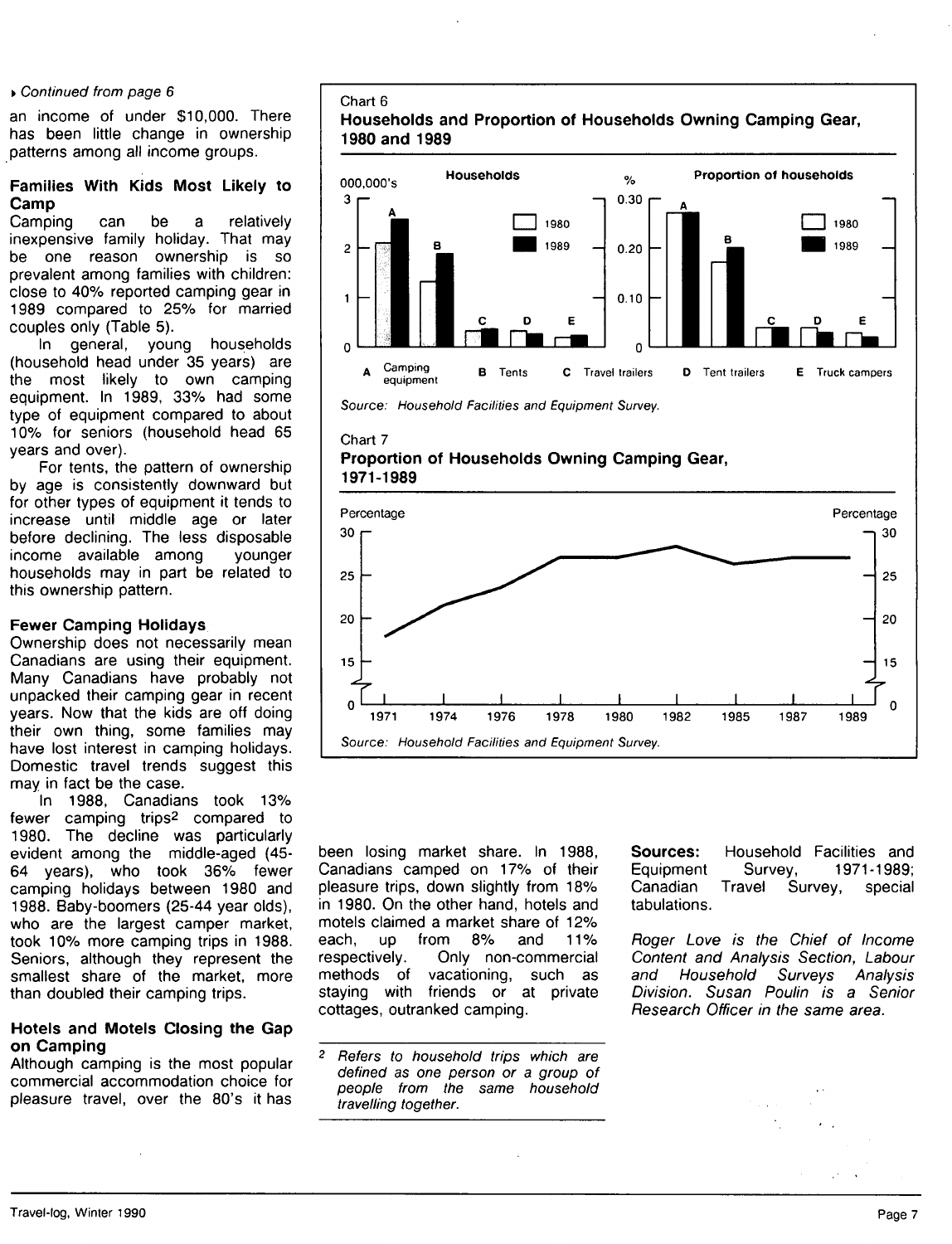#### **Table 5 Camping Equipment Ownership by Selected Characteristics, 1989**

|                               | Percentage of households with |       |                |
|-------------------------------|-------------------------------|-------|----------------|
|                               | Camping                       | Tents | All            |
|                               | equipment                     |       | other          |
|                               |                               | %     |                |
| Size of Area of Residence     |                               |       |                |
| 500,000 and over              | 24                            | 19    | 6              |
| 100.000-499.999               | 27                            | 20    | 9              |
| 30.000-99.999                 | 30                            | 21    | 11             |
| Under 30,000                  | 30                            | 20    | 13             |
| Rural                         | 34                            | 21    | 16             |
| Age of Head                   |                               |       |                |
| Less than 35                  | 33                            | 28    | $\overline{7}$ |
| 35-44                         | 35                            | 27    | 12             |
| 45-54                         | 31                            | 20    | 14             |
| 55-64                         | 22                            | 12    | 12             |
| 65 and over                   | 11                            | 6     | 6              |
| <b>Household Type</b>         |                               |       |                |
| One person households         |                               |       |                |
| non-elderly                   | 19                            | 16    | 3              |
| elderly                       | 6                             | 3     | 3              |
| Married couples only          | 25                            | 16    | 11             |
| Married couples with children | 39                            | 29    | 14             |
| Other married couples         | 29                            | 18    | 15             |
|                               | 21                            | 18    | 4              |
| Single-parent with children   |                               |       |                |
| All other households          | 26                            | 23    | 5              |
| Income Quintiles (1986)       |                               |       |                |
| Lowest                        | $13 -$                        | 9     | 4              |
| Second                        | 21                            | 15    | 7              |
| Third                         | 30                            | 22    | 11             |
| Fourth                        | 35                            | 25    | 13             |
| Highest                       | 36                            | 28    | 12             |
| Household Income (1986)       |                               |       |                |
| Under \$10,000                | 11                            | 8     | 3              |
| 10,000-14,999                 | 15                            | 10    | 6              |
| 15,000-19,999                 | 19                            | 13    | $\overline{7}$ |
| 20,000-24,999                 | 24                            | 18    | 7              |
| 25,000-29,999                 | 26                            | 19    | 9              |
| 30,000-34,999                 | 31                            | 22    | 12             |
| 35,000-44,999                 | 34                            | 24    | 13             |
| 45,000-54,999                 | 36                            | 26    | 14             |
| 55,000 & over                 | 36                            | 29    | 12             |

hold Facilities and Equipment Survey.



#### Gone to the Cottage

#### By Bob Chadwick

The Canadian dream of owning a cottage by the lake is reality or close to it for 6% of Canadian households. Approximately 568,000 Canadian households own a vacation home<sup>1</sup> in Canada, while another 50,000 have second homes outside the country.

Cottages are the second most important lodging used by domestic travellers. In 1988, travellers bunked in with friends or family on 45% of their nights away from home, followed by private cottages with 15%. The summer months are the most popular time of the year for staying at the cottage: 20% of domestic nights in 1988.

Ontario and Ouebec account for two-thirds of the vacation homes in Canada, but Newfoundlanders have the highest proportion of vacation home-owners. Other provinces with higher than average household ownership rates for vacation homes are Manitoba and New Brunswick, both recording one in twelve.

Since most cottagers "head out to the lake" on a Friday evening, the cottage is usually located within two to

three hours drive, typically in the same province. Eastern Ontario residents owning property in Western Quebec are the main exception.

Residents of Ontario and British Columbia with cottages in neighbouring states account for most of the Canadian owned vacation homes outside the country.

People living in large cities account for nearly two-thirds of the vacation homes owned in Canada. Although, small towns (population of under 30,000) have the highest percentage of households with a vacation home.

Vacation home owners are relatively affluent with an income 43% above the national average. In fact 70% have annual household incomes above \$35,000 and 39% above \$55,000. These households may be further characterized as single-family, with or without children present, and a household head aged between 35 and 64.

Out-of-country second homes are popular with empty nesters and seniors. In 1989, seniors (55 + ) owned 62% of the foreign Canadian-owned vacation homes, versus only 38% ownership of cottages in Canada.

 $\overline{1}$ A vacation home is defined as a cottage, cabin, chalet or mobile home. Excluded are trailers or semipermanent mobile homes, condominium apartments and all types of time-share properties.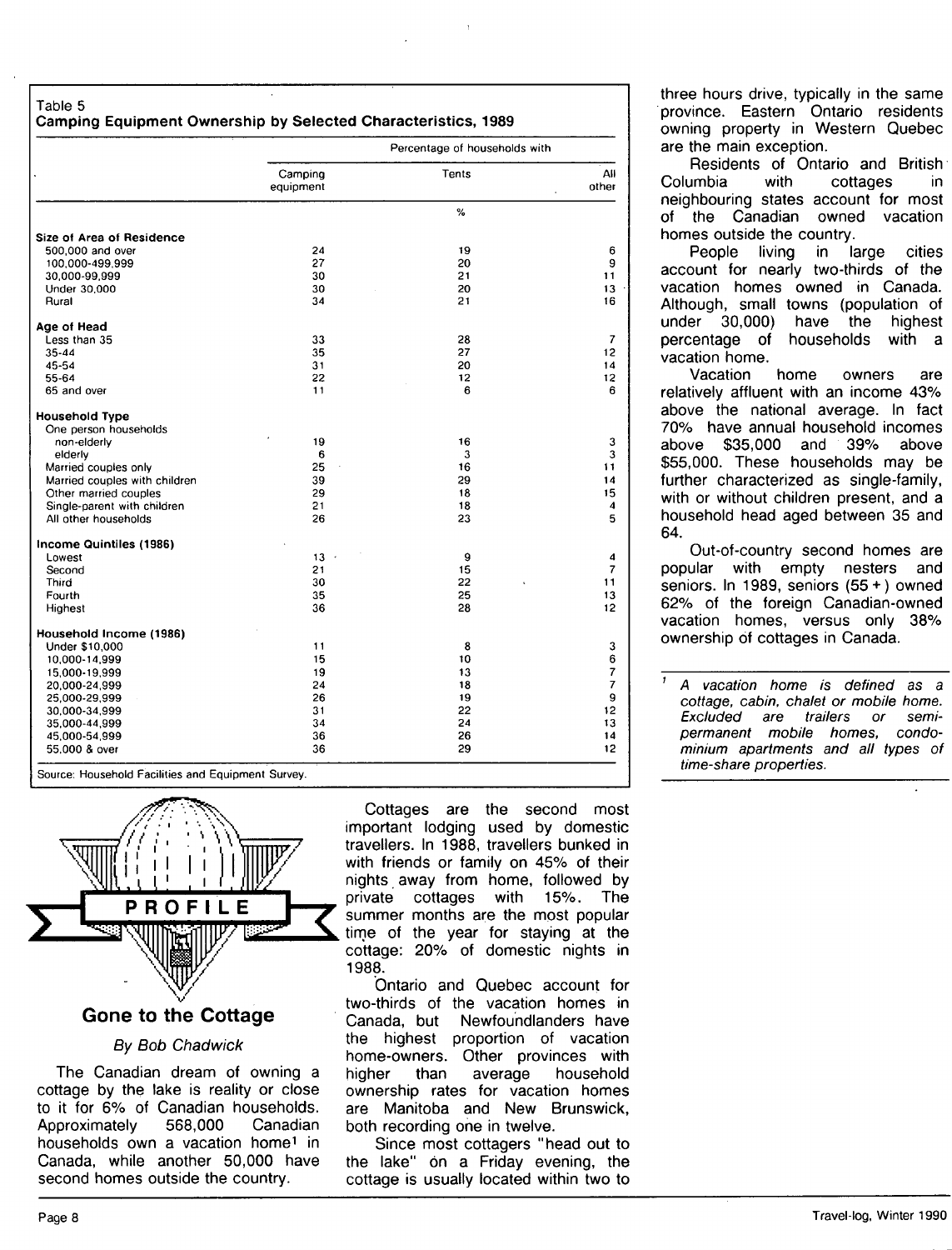

# **Expanding Market For Canada**

#### By Jocelyn Lapierre

Connecticut, Massachusetts, Maine, New Hampshire, Rhode Island and Vermont - names that Canadians are seeing more and more on license plates in Canada. Together these states form New England, Canada's fourth most important U.S. market and one that is expanding faster than any other region (Chart 9).

In 1988 close to 2 million New Englanders visited Canada for at least one night, 17% above the estimated 1.6 million the previous year. In contrast total U.S. visitation remained unchanged. Between 1980 and 1988, New England visitation jumped 48%, compared to 16% for all U.S. residents.

Market share for the New England region expanded from 13% in 1987 to 15% in 1988. They are closing the gap on the third place position held by Pacific region residents who accounted for 17% of American visitors in 1988.

# **More Enter via Ontario**

Ontario ports of entry recorded 58% additional New Englanders in 1988 compared to 1987. Québec customs officials, on the other hand, welcomed 8% less visitors from this region over the same period. Between 1980 and 1988, border crossings into Ontario jumped 134%, but increased only 7% into Ouebec.

Ontario and Quebec account for the largest shares of the New England cross-border visitor traffic: 45% and 36% respectively in 1988.

# **Vermont Tourists Prefer the Spring**

Vermont residents prefer the months of April, May and June to vacation in Canada. In 1988, they spent 52% of their nights in Canada during the spring season, and 39% during the summer.

 $\mathbf{r}$ 

On the other hand, their New England counterparts are more likely to travel to Canada during the summer. In 1988, all other New England States spent over half of their nights in Canada during the summer period (Chart 10).

# **Motorcoach Travel Increases Market Share**

Travelling by bus to Canada has become increasingly popular amongst New Englanders during the 80's. Motorcoach travel recorded the largest increase (155%) between 1980 and 1988. It also witnessed a market share expansion from 7% in 1980 to 12% in 1988. Bus travel ranked second in 1988, with airline usage in third place.

The majority of New Englanders drive across the border. In 1988, 7 out of 10 trips to Canada were done sitting behind the wheel of a car (Table 6), unchanged over the 1980-1988 period.

# **Mini Vacation Trend**

New England residents are now taking shorter trips than they did 8 years ago. Between 1980 and 1988, the average length of stay dropped from 4.2 to 3.6 nights per trip, mainly due to a surge in popularity of one-night trips. Over this period, the number of one-night trips rose 81%, compared to a 12% growth for trips of seven nights or more.

# Chart 8





Source: Touriscope: International Travel, 1988, Catalogue 66-201.

#### *Chan* 9 **New Englanders Visiting Canada by Quarter, 1988**

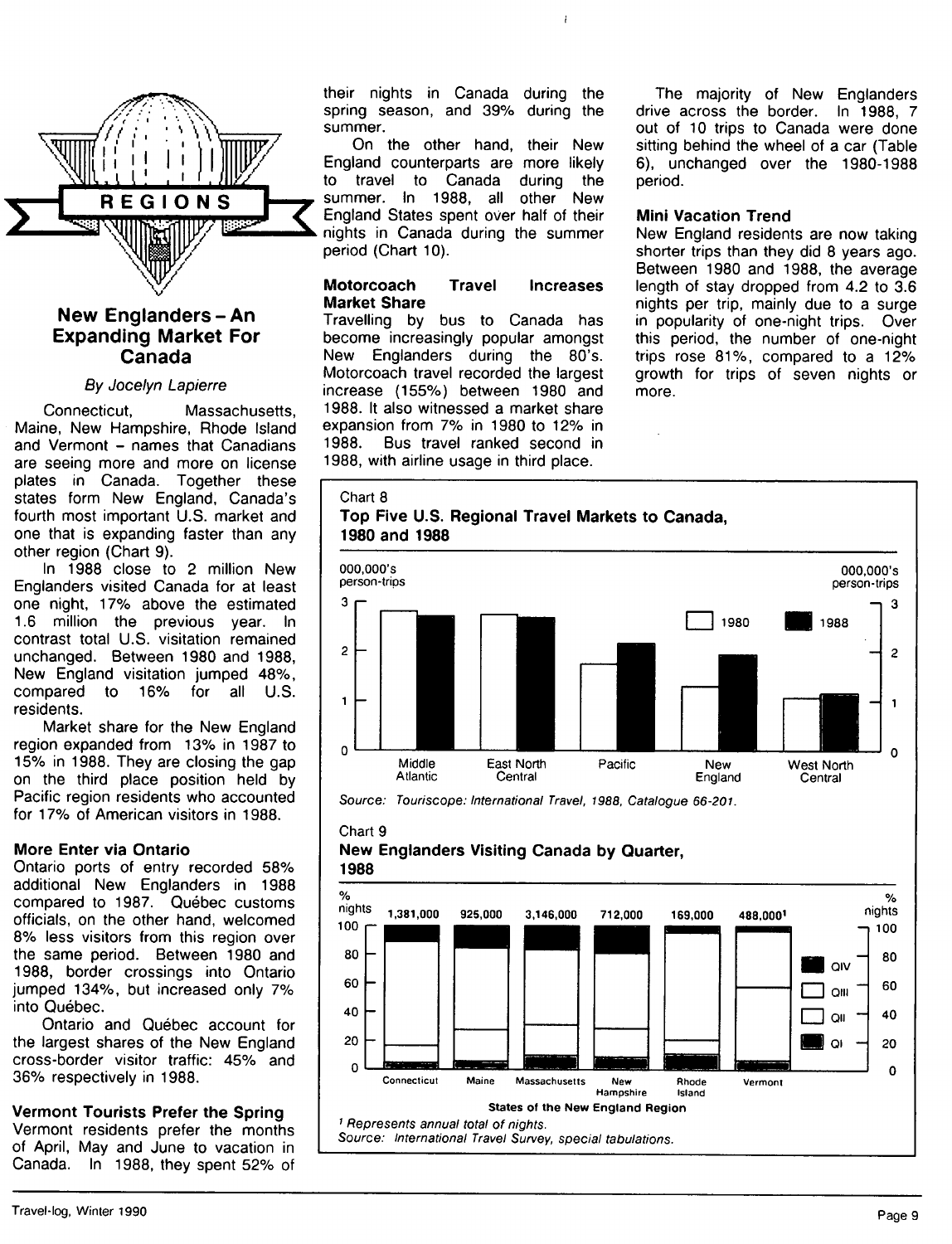#### **More Travelling to Canada for a Holiday**

New England residents travel to Canada predominately for pleasure. In 1988, pleasure trips were 105% higher than in 1980. Travel to visit friends or family or tor business have increased at a slower rate: 21% and 7% respectively over the 1980-1988 period.

# **Non-auto Visitors Spend More**

Total expenditures by New England visitors on Canadian goods and services stood at \$439 millions in 1988, 181% more than in 1980. However, their average spending per trip did not increase as much during this period: \$120 to \$228, recording an increase of 90% since 1980.

New Englanders travelling by bus or plane tend to spend more per visit than those who take their car. In 1988, non-auto travellers averaged \$315 (excluding air fares) per trip while those travelling by car spent \$195.

**Sources:** Touriscope: 1988 International Travel, Catalogue No. 66-201 and special tabulations.

Jocelyn Lapierre is a Senior Analyst with the Education, Culture and Tourism Division.



# By Laurie McDougall

Maternity wards across Canada had their busiest year ever thirty years ago. In 1959, 479,000 babies were<br>delivered to proud parents, delivered to representing the highest number ever during the baby-boom era (Chart 11). The baby-boomers or those with birthdays falling between 1945-1965 represented approximately 8.4 million or 32% of the population in 1989.

# Table 6

# **New Englanders to Canada, Selected Characteristics, 1980 and 1988**

|                                  | <b>Visits</b> |       | Market share |      | % Change |  |
|----------------------------------|---------------|-------|--------------|------|----------|--|
|                                  | 1980          | 1988  | 1980         | 1988 |          |  |
|                                  | '000's        |       |              | %    |          |  |
| Total                            | 1,297         | 1,920 | 100          | 100  | 48       |  |
| Province of entry <sup>1</sup> : |               |       |              |      |          |  |
| Quebec                           | 647           | 692   | 50           | 36   | 7        |  |
| Ontario                          | 365           | 854   | 28           | 45   | 134      |  |
| Other                            | 285           | 374   | 22           | 20   | 31       |  |
| Auto                             | 999           | 1,382 | 77           | 72   | 38       |  |
| Plane                            | 156           | 219   | 12           | 11   | 40       |  |
| <b>Bus</b>                       | 92            | 234   | 7            | 12   | 155      |  |
| Other                            | 51            | 86    | 5            | 5    | 68       |  |
| Male                             | 693           | 1,008 | 53           | 53   | 45       |  |
| Female                           | 605           | 913   | 47           | 48   | 51       |  |
| 1 night                          | 261           | 472   | 20           | 25   | 81       |  |
| 2-6 nights                       | 790           | 1,171 | 61           | 61   | 48       |  |
| nights<br>$7 +$                  | 246           | 277   | 19           | 14   | 12       |  |
| Business/convention              | 211           | 226   | 16           | 12   | 7        |  |
| Visiting friends/relatives       | 383           | 466   | 30           | 24   | 21       |  |
| Pleasure/holiday                 | 599           | 1,227 | 46           | 64   | 105      |  |

Note: Categories may not add to total due to the exclusion of other categories in the breakdown. Refers to the entry point, not necessarily the province of final destination.

Source: International Travel Survey, special tabulations.

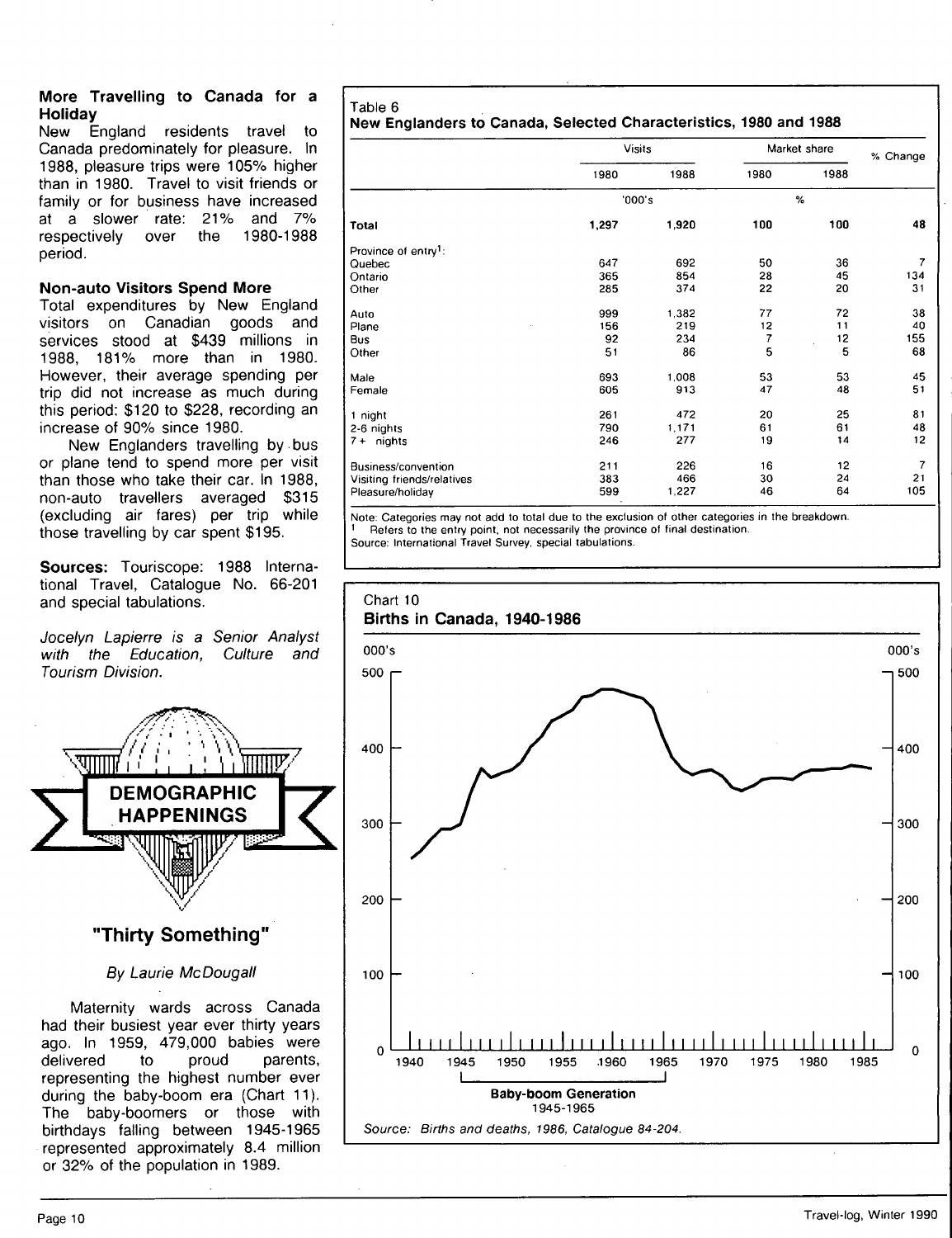Now, thirty years later a vast majority of boomers are parents themselves. Although the number of babies born in Canada has remained far below the peak year, there has been a notable increase in births starting in the mid 70's. Coined the "Baby Boom Echo", it reached a high of 377,000 births in 1984.

Today's parents are older than their parents were when they had children. In 1986, the majority of mothers (39%) were aged 25-29. Young mothers (20-24) were the next largest group, although throughout the 80's they have been declining in numbers: 25% in 1988 compared to 30% in 1980. Following closely behind are women aged 30-34, who had 22% of the babies in 1986 compared to just 18% in 1980.

The tourism industry is paying attention to this trend. "Kids stay free", read many of the hotel ads trying to attract the growing number of young families. Day care facilities are another enticement being offered to parents. Even the singles oriented Club Med joined the bandwagon with family vacation packages.

But are young families as inclined to travel as the rest of the population? According to domestic travel trends, more Canadians are travelling with their children. However, the majority of these trips are to visit friends or family and are day excursions.

Between 1980 and 1988 there were 11% additional trips by children under 15 compared to a 20% increase overall. The trend towards day tripping was most predominant for children under 15: 45% jump between 1980 and 1988. Overnight trips by children dropped from 15.5 million in 1980 to 14,9 in 1988 (Table 7).

Trips to visit friends or relatives (VFR) has become more popular than travel tor pleasure purposes. In 1988, overnight VFR travel by children rose 16% compared to 1980. In contrast their pleasure trips were down 20%.

**Sources:** Births and Deaths, 1986, Catalogue No. 84-204; Canadian Catalogue No. 84-204; Canadian Travel Survey, special tabulations.

**Table 7 Domestic Travel by Age Group 1980 and 1988** 

|                         | 1980               | 1988   | % Change   |  |
|-------------------------|--------------------|--------|------------|--|
|                         | 000's person-trips |        |            |  |
| <b>Overnight Travel</b> |                    |        |            |  |
| All ages <sup>1</sup>   | 74.487             | 79,460 | $+7$       |  |
| Pleasure                | 33.279             | 30.286 | -9         |  |
| Visiting friends/family | 26,748             | 32,406 | $+21$      |  |
| Children (under 15)     | 15,472             | 14.873 | -4         |  |
| Pleasure                | 7,501              | 5.971  | -20        |  |
| Visiting friends/family | 6.155              | 7.158  | $+16$      |  |
| <b>Sameday Travel</b>   |                    |        |            |  |
| All ages                | 36,510             | 53.812 | $+47$<br>÷ |  |
| Pleasure                | 11,173             | 19.606 | $+75$      |  |
| Visiting friends/family | 9.180              | 15.593 | $+70$      |  |
| Children (under 15)     | 7.098              | 10,287 | $+45$      |  |
| Pleasure                | 2,167              | 3.994  | $+84$      |  |
| Visiting friends/family | 2,455              | 4,047  | +65        |  |

' Includes travel for all purposes.

Source: Canadian Travel Survey, special tabulations.



# **Welcome Back to Canada! Welcome to Canada!**

As of January 1, Canada Customs officers began handing out new questionnaires to Canadians returning from trips outside the country and American and overseas visitors to Canada. It may take travellers a few minutes longer to fill out the new questionnaire, but the tourism industry will now have access to essential intelligence information.

The redesign of the ITS came about following a thorough two-year analysis of all tourism data, by the National Task Force on Tourism Data. The Task Force recommended that the International Travel Survey and the Canadian Travel Survey (CTS) contain the same set of core questions. These are:

Volume of Travel, Expenditures, Purpose Accommodation, Origin & Destination,<br>Overnight Stopovers, Transportation, Overnight Stopovers,<br>Duration, Party Size, Duration, Party Size,<br>Activities, Source of Source of Funding Transportation, Demographics, Business Trip

The redesigned ITS is distributed at customs ports on a sample basis throughout each quarter. Results from the first quarter 1990 will be available later this year.

For more information, phone or write to International Travel Section for your free copy of **The Redesigned International Travel Survey.** 

Tel: (613) 951-9169 Fax: (613) 951-9040 15-L, R.H. Coats Building Tunney's Pasture Ottawa, Ontario K1A 0T6.